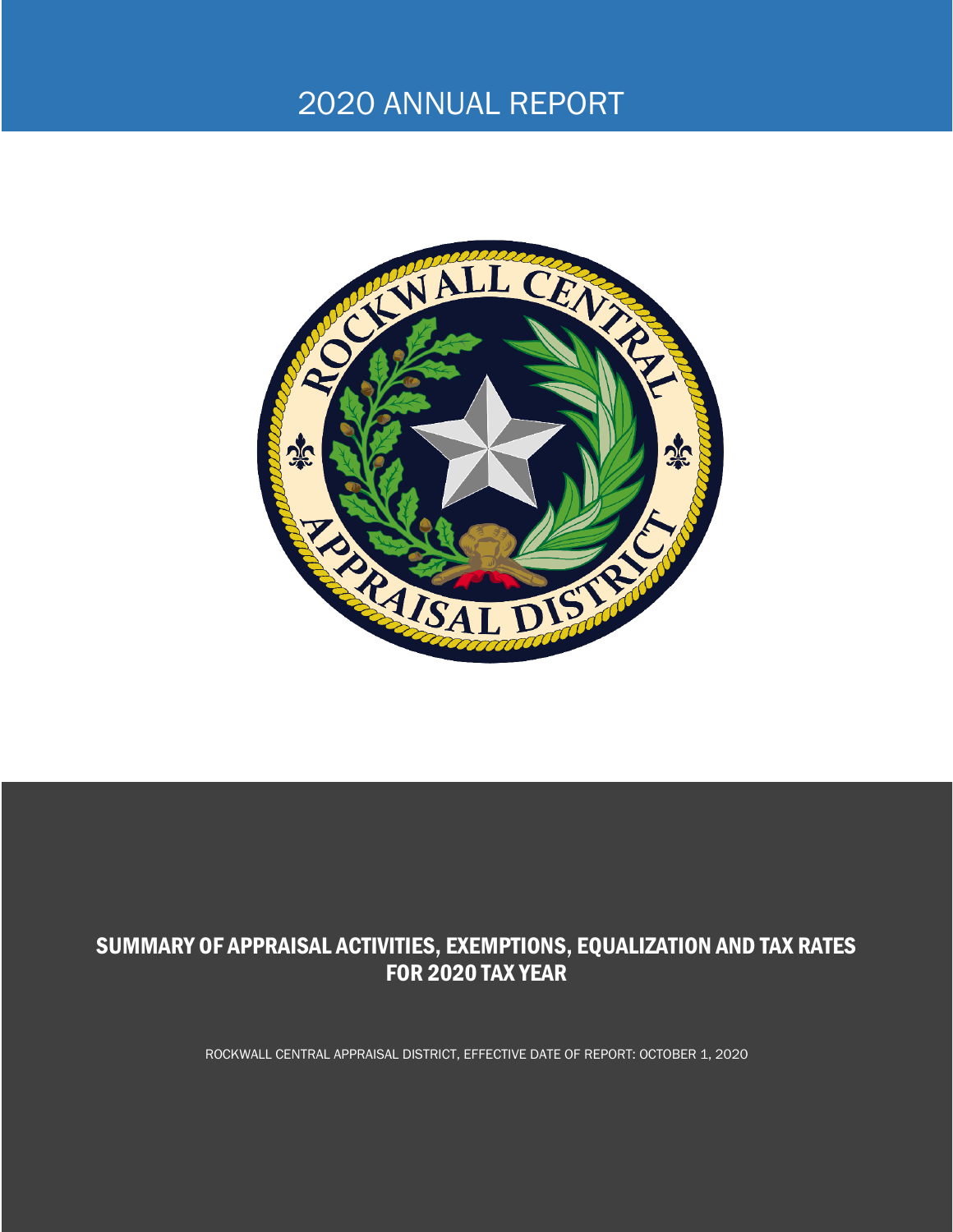#### **Introduction**

The Rockwall Central Appraisal District is a political subdivision of the State of Texas. The Constitution of the State of Texas, the Texas Property Tax Code, and The Rules of the Texas Comptroller's Property Tax Assistance Division govern the operation of the appraisal district.

#### **Mission Statement**

The mission of the Rockwall Central Appraisal District is to discover, list and appraise property as accurately, ethically and impartially as possible in order to estimate the market value of all property within the boundaries of the district for ad valorem tax purposes. The district must make sure that each property owner is given the same consideration, information, and assistance. This is accomplished by properly administering the laws under the property tax system and operating under the standards of:

- $\triangleright$  The Property Tax Assistance Division of the Texas State Comptroller's Office
- ➢ The International Association of Assessing Officers
- ➢ The Uniform Standards of Professional Appraisal Practice

#### **Governance**

The appraisal district is governed by a Board of Directors with the primary responsibilities to:

- $\triangleright$  Establish the district's office
- $\triangleright$  Adopt an annual operating budget
- $\triangleright$  Contract for necessary services
- $\triangleright$  Hire the Chief Appraiser
- $\triangleright$  Appoint the Appraisal Review Board members
- $\triangleright$  Approve contracts with appraisal firms selected by the Chief Appraiser to perform appraisals
- $\triangleright$  Make and adopt general policies on the operations of the district
- $\triangleright$  Biennially develop a written plan for the periodic reappraisal of the property within the district

To be eligible to serve on the Board of Directors, a person must have resided within the boundaries of the county for at least two years prior to his/her appointment. The board is appointed by the taxing entities in this district.

The Chief Appraiser is the chief administrator of the appraisal district and is hired by the Board of Directors.

Appraisal Review Board Members are appointed by the Board of Directors to settle value disputes between the property owner and the appraisal district. Members hold office for terms of two years beginning January 1. The Texas Comptroller instructs the board members on their course of duties.

The Ag Advisory Board is appointed by the Chief Appraiser with the advice and consent of the Board of Directors. This board helps determine typical practices and standards for agricultural activities in the district. They serve two-year terms and meet at the call of the Chief Appraiser.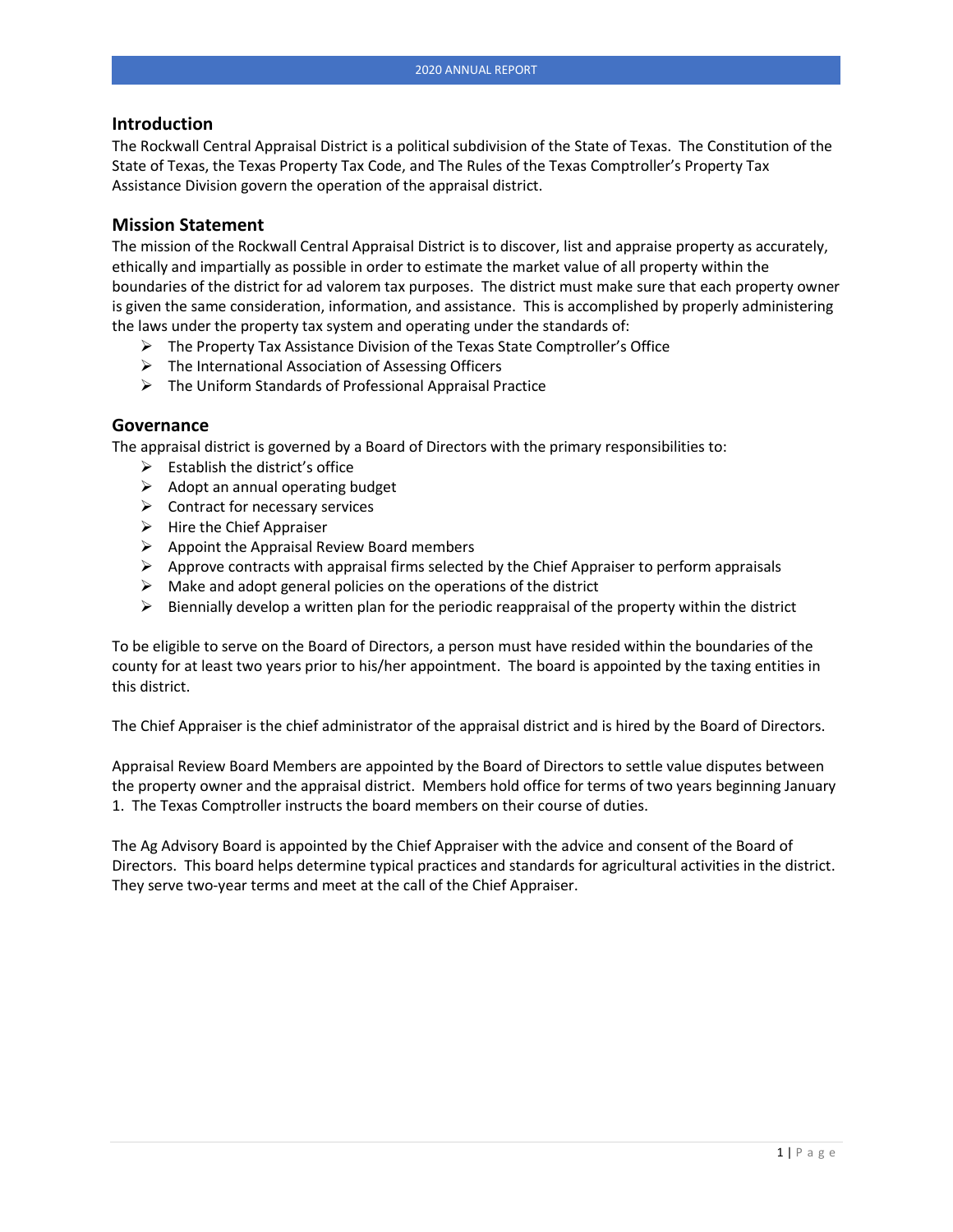#### **Taxing Jurisdictions**

The Rockwall Central Appraisal District is responsible for appraising properties within the county boundaries. The following jurisdictions fall within that scope:

| Rockwall County           | Rockwall MUD 1                | Sonoma PID Phase 1C                |
|---------------------------|-------------------------------|------------------------------------|
| City of Dallas            | Rockwall MUD 6                | Sonoma PID Imp. Area #2            |
| City of Fate              | Rockwall MUD 7                | Union Square PID                   |
| City of Garland           | Rockwall MUD 8                | Waterscape PID Imp. Area #1        |
| City of Heath             | Rockwall MUD 9                | Waterscape PID Major Imp. Area     |
| City of McLendon-Chisholm | Club Municipal Man. Dist.     | Waterscape PID O&M                 |
| City of Rockwall          | Creekshaw PID #1              | Williamsburg PID #1 Ph 1A          |
| City of Rowlett           | Creekshaw PID Major Imp. Area | Williamsburg PID #1 Ph 1B          |
| City of Royse City        | Haciendas Del Lago PID        | Williamsburg PID #1 Ph 1B2-1B3     |
| City of Wylie             | Parkside Village PID          | Williamsburg PID #1 Ph 2B, 2C, 3A1 |
| Rockwall ISD              | Sonoma PID Phase 1            | Williamsburg PID #2 Ph 1C          |
| Royse City ISD            |                               |                                    |

#### **Property Types Appraised**

The district is comprised of 48,002 parcels. The following chart depicts the various property types and their percent of the overall parcel count and market value, respectively.

| <b>PTAD</b><br>Classification | Property Type                       | <b>CAD</b><br>Parcel<br>Count | Market Value     | % of<br>Parcel<br>Count | % of<br>Market<br>Value |
|-------------------------------|-------------------------------------|-------------------------------|------------------|-------------------------|-------------------------|
| A                             | <b>Single Family Residences</b>     | 34,141                        | \$10,239,268,151 | 71.12%                  | 66.76%                  |
| В                             | <b>Multi-Family Residences</b>      | 51                            | \$147,613,309    | 0.11%                   | 0.96%                   |
| С                             | <b>Vacant Lots</b>                  | 3,610                         | \$364,744,030    | 7.52%                   | 2.38%                   |
| D1                            | Qualified Ag Land                   | 1,475                         | \$534,991,777    | 3.07%                   | 3.49%                   |
| D <sub>2</sub>                | Improvements on Qualified Ag        | 318                           | \$6,355,870      | 0.66%                   | 0.04%                   |
| Ε                             | Rural Land Non-Qualified Ag         | 1,415                         | \$427,556,979    | 2.95%                   | 2.79%                   |
| F <sub>1</sub>                | <b>Commercial Real Property</b>     | 1,261                         | \$1,692,708,961  | 2.63%                   | 11.04%                  |
| F <sub>2</sub>                | <b>Industrial Real Property</b>     | 30                            | \$137,754,293    | 0.06%                   | 0.90%                   |
| J                             | <b>Utilities Properties</b>         | 137                           | \$224,370,230    | 0.29%                   | 1.46%                   |
| L1                            | <b>Business Personal Property</b>   | 2,476                         | \$442,732,165    | 5.16%                   | 2.89%                   |
| L2                            | <b>Industrial Personal Property</b> | 224                           | \$105,146,592    | 0.47%                   | 0.69%                   |
| M1                            | <b>Manufactured Housing</b>         | 644                           | \$13,275,187     | 1.34%                   | 0.09%                   |
| O                             | <b>Residential Inventory</b>        | 2,314                         | \$178,140,759    | 4.82%                   | 1.16%                   |
| S                             | Special Inventory Tax               | 73                            | \$50,293,170     | 0.15%                   | 0.33%                   |
| Χ                             | <b>Exempt Property</b>              | 981                           | \$771,443,218    | 2.04%                   | 5.03%                   |

Source: 2020 Certified Appraisal Roll for CAD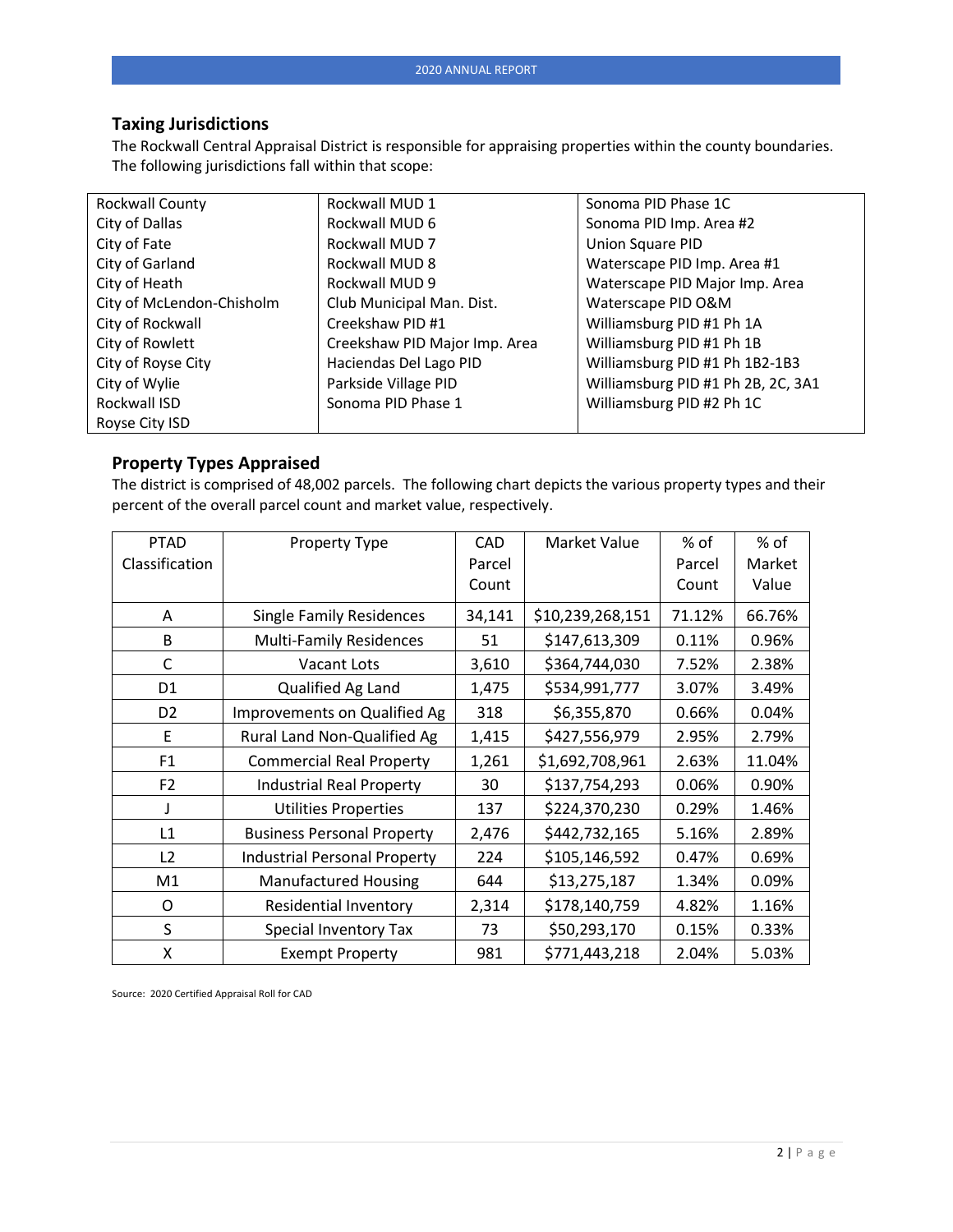#### **Appraisal Operation Summary**

In accordance with the 2019-2020 Reappraisal Plan, approximately 1/3 of the properties in Rockwall County were reappraised. The district implemented the systematic site inspection/review of the properties with a focus on class, condition, configuration, and characteristics of the improvements.

The district also continued to identify, review, and appraise properties with new construction throughout the district; locate properties demolished and make appropriate adjustments to those accounts involved; locate and value manufactured housing and calculate an appraised value for those items; and lastly, the district continued to review and inspect commercial and industrial personal property accounts.

The district conducted an internal ratio study to validate the accuracy of its mass appraisal system with the following overall statistical results:

| Mean Level of Appraisal           | 1.0052 |
|-----------------------------------|--------|
| Median Level of Appraisal         | 1.0002 |
| <b>Weighted Mean</b>              | 0.9982 |
| Coefficient of Dispersion         | 4.4953 |
| <b>Price Related Differential</b> | 1.0070 |
| Number of Observations            | 2,530  |

Source: 2019 Sales Ratio Report from 1/1/2019 – 3/31/2020

Based upon the Mass Appraisal Standards adopted by the International Association of Assessing Officers, the above statistics indicate that the district's mass appraisal system is accurately and uniformly appraising property.

#### **Property Discovery**

The district aggressively seeks to discover all newly constructed or added property each year through examination of:

- $\triangleright$  City building permits
- $\triangleright$  Filed material/mechanics liens
- $\triangleright$  Mobile home installation reports
- $\triangleright$  Electrical and septic permits
- ➢ Advertisements
- ➢ Field inspection discovery
- $\triangleright$  Aerial imagery

The use of these discovery tools added approximately \$480,320,707\* of taxable value to the appraisal roll for 2020.

\*Source: 2020 Certified Appraisal Roll for CAD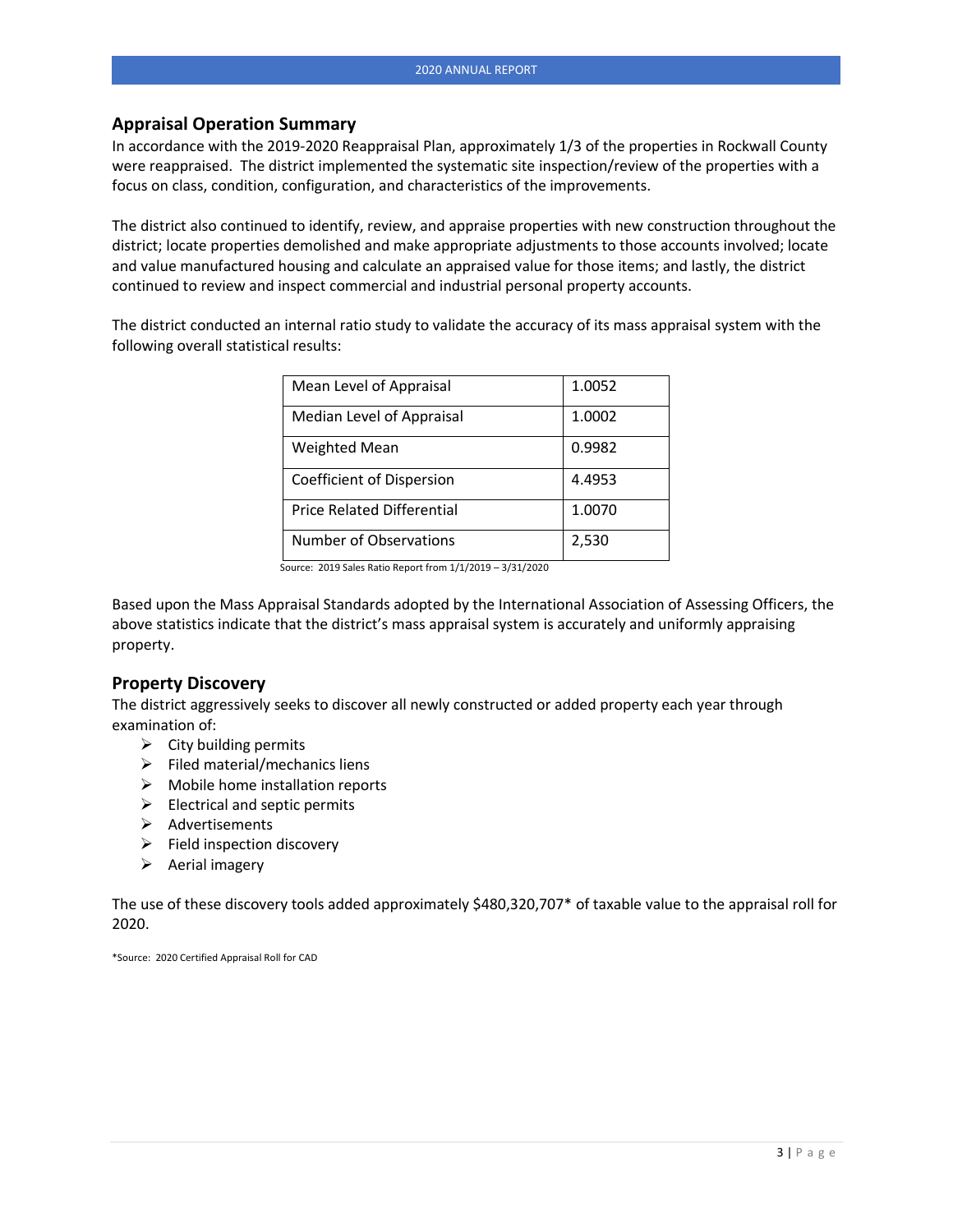#### **Exemption Data**

Property owners may qualify for a variety of exemptions as provided by the Texas Constitution. Exemptions are described at the Comptroller's website:

<http://www.window.state.tx.us/taxinfo/proptax/exemptns.html>

Homestead exemption for the 65 and older property owner, the disabled property owner, and surviving spouse of the 65 and older property owner (if the spouse is 55 or older) creates a tax ceiling prohibiting increased taxes on the homestead on existing buildings for school districts, as well as cities and counties that adopt a ceiling. Starting in 2020, the surviving spouse of a disabled person, who had a qualifying residential exemption, can continue their spouse's ceiling, for the school district only. An increase in the market value does not increase taxes for these types of homesteads. (Any new areas added to the home site will cause the ceiling to be readjusted in the next tax year.)

All homeowners with qualified homesteads are subject to the placement of a homestead cap which prohibits the increase of taxable value on the homestead property to ten percent per year, beginning the second year of the exemption. Market value can still be reflective of the local real estate market.

In addition to the residential homestead exemption allowable to disabled veterans with a 100% serviceconnected disability, disabled veterans are allowed a general exemption on any property they own based upon the percentage rating as determined by the Department of Veteran Affairs. Current exemption amounts are:

| <b>DV RATING</b> | <b>EXEMPT AMOUNT</b> |
|------------------|----------------------|
| 0-29%            | \$5,000              |
| 30-49%           | \$7,500              |
| 50-69%           | \$10,000             |
| 70-100%          | \$12,000             |

Other common exemptions are:

- ➢ Cemetery Exemptions
- ➢ Religious Organizations
- ➢ Primarily Charitable Organizations
- $\triangleright$  Charitable Organizations
- ➢ Veteran Organizations

Chapter 11 of the Property Tax Code discusses other allowable exemptions.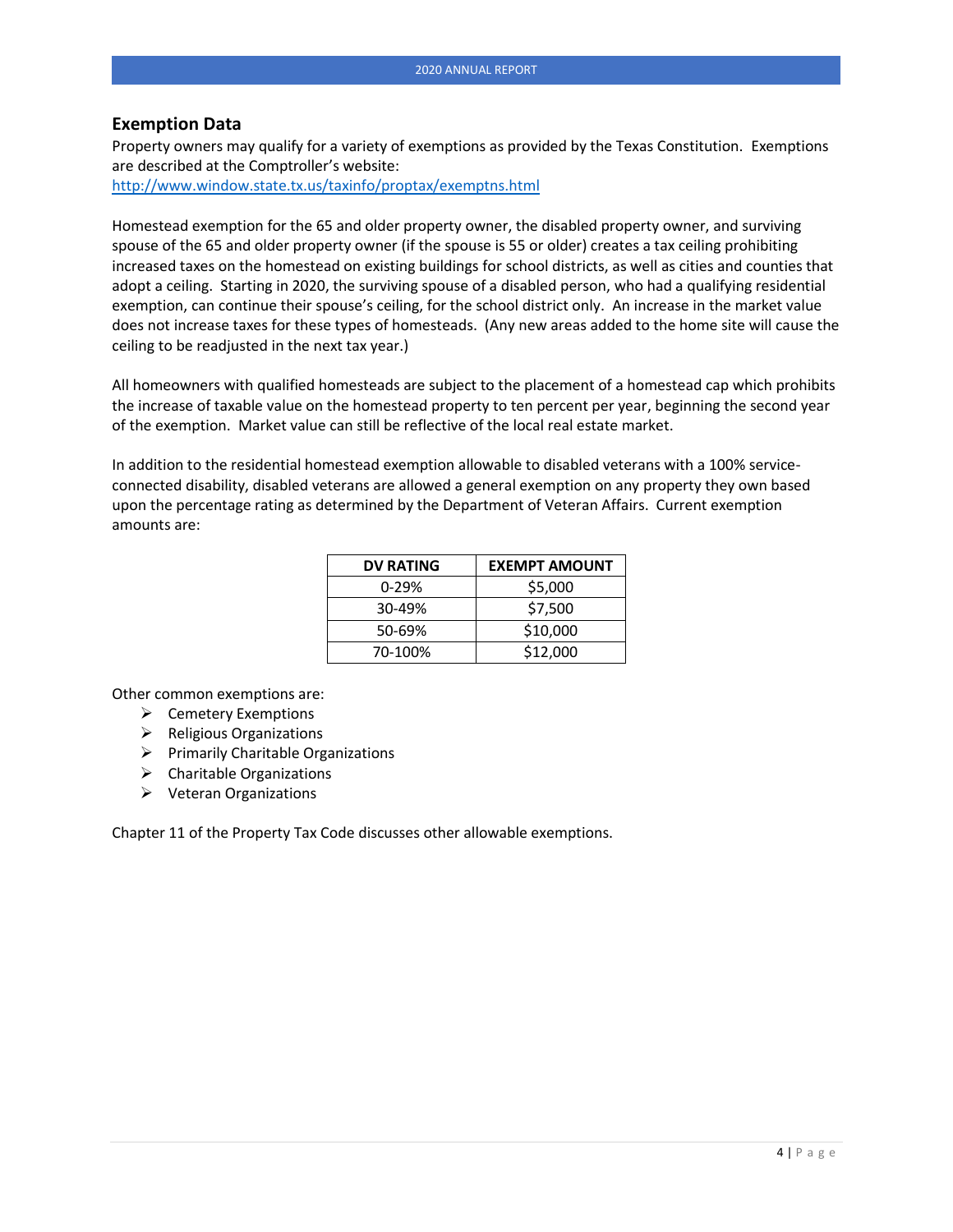#### **Appeal Information**

State Law requires the appraisal district to mail "Notices of Appraised Value" to the following:

- $\triangleright$  New property has been included for the first time on the appraisal roll
- $\triangleright$  Property ownership changes
- ➢ A change in taxable value of \$1,000 or more (if approved by the Board of Directors)
- $\triangleright$  A rendition statement was filed on the property
- $\triangleright$  Property has been annexed or de-annexed to a taxing jurisdiction

In 2020, the district prepared and mailed notices of value to all property owners. All property owners and/or authorized tax consultants had until May 15, 2020, or thirty days from the date of notice, to file an appeal with the Appraisal Review Board (ARB) under Texas Property Tax Code 41.41. From these notices, 9,111 protests were filed in the district.

The informal hearing process, which consists of property owners scheduling a time to speak with their appraiser without filing a protest, began April 15, 2020 and concluded May 15, 2020. The district conducted 1,763 informal meetings during this time.

#### **Tax Rates**

Tax rates were adopted by the taxing jurisdictions and are listed in Appendix A.

#### **Certified Values**

The chief appraiser certified market and taxable values to each taxing jurisdiction on July 21, 2020. The certified values for each jurisdiction are listed on Appendix B.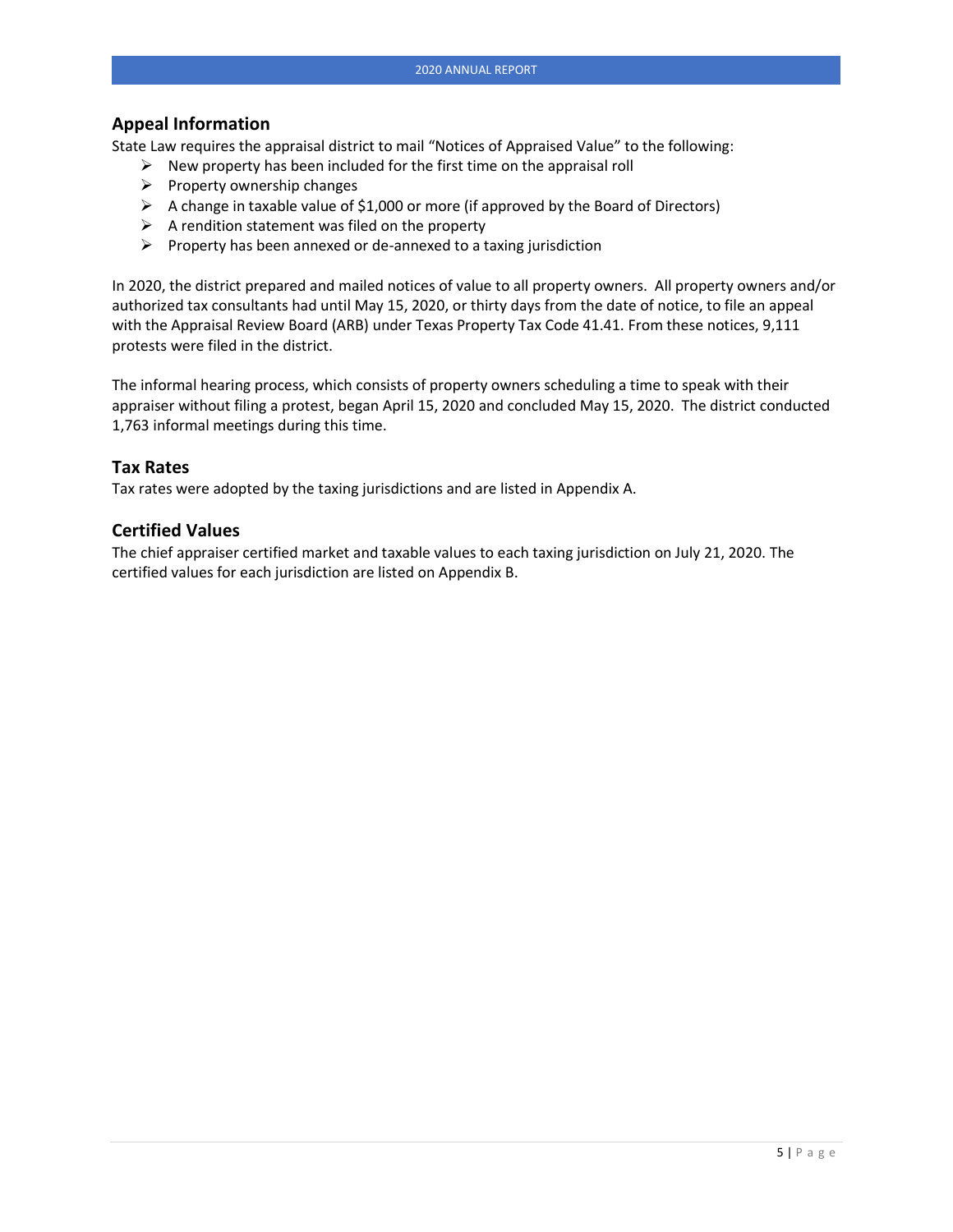## **Appendix A**

| 2020 AD VALOREM TAX RATES FOR ROCKWALL COUNTY                                                                             |                                                                                                     |                                                          |                           |                          |                 |                        |               |               |
|---------------------------------------------------------------------------------------------------------------------------|-----------------------------------------------------------------------------------------------------|----------------------------------------------------------|---------------------------|--------------------------|-----------------|------------------------|---------------|---------------|
|                                                                                                                           |                                                                                                     |                                                          |                           |                          |                 |                        |               |               |
|                                                                                                                           |                                                                                                     |                                                          | 2020 Exemptions Offered   |                          |                 | Tax Rate per \$100     |               |               |
| <b>Entity Code</b>                                                                                                        | <b>Taxing Entity</b>                                                                                | <b>Rockwall CAD</b><br><b>Telephone</b><br><b>Number</b> | <b>Optional Homestead</b> | <b>General Homestead</b> | Age 65 or Older | <b>Disabled Person</b> | 2019 Tax Rate | 2020 Tax Rate |
|                                                                                                                           | <b>COUNTYWIDE</b>                                                                                   |                                                          |                           |                          |                 |                        |               |               |
| <b>GRW</b>                                                                                                                | Rockwall County                                                                                     | 972-771-2034                                             | 0%                        | $\theta$                 | *35,000         | $\ast$                 | 0.325000      | 0.313100      |
|                                                                                                                           | <b>CITIES</b>                                                                                       |                                                          |                           |                          |                 |                        |               |               |
| <b>CDA</b>                                                                                                                | City of Dallas                                                                                      | 972-771-2034                                             | 20%                       | $\overline{0}$           | 100,000         | 100,000                | 0.776600      | 0.776300      |
| <b>CFA</b>                                                                                                                | City of Fate                                                                                        | 972-771-2034                                             | 0%                        | $\overline{0}$           | 50,000          | 25,000                 | 0.280656      | 0.273339      |
| <b>CGA</b>                                                                                                                | City of Garland                                                                                     | 972-771-2034                                             | 10%                       | $\mathbf{0}$             | 56,000          | 56,000                 | 0.769600      | 0.769600      |
| <b>CHE</b>                                                                                                                | City of Heath                                                                                       | 972-771-2034                                             | 0%                        | $\theta$                 | *3,000          | $*3,000$               | 0.379325      | 0.376569      |
| <b>CMC</b>                                                                                                                | City of McLendon-Chisholm                                                                           | 972-771-2034                                             | 0%                        | $\theta$                 | $*30,000$       | 30,000                 | 0.150000      | 0.150000      |
| <b>CRW</b>                                                                                                                | City of Rockwall                                                                                    | 972-771-2034                                             | 0%                        | $\overline{0}$           | $*60,000$       | $\ast$                 | 0.387900      | 0.370000      |
| <b>CRT</b>                                                                                                                | City of Rowlett                                                                                     | 972-771-2034                                             | 1%                        | $\theta$                 | *30,000         | *50,000                | 0.757173      | 0.745000      |
| <b>CRC</b>                                                                                                                | City of Royse City                                                                                  | 972-771-2034                                             | 0%                        | $\theta$                 | $*6,000$        | 5,000                  | 0.621500      | 0.621500      |
| <b>CWY</b>                                                                                                                | City of Wylie                                                                                       | 972-771-2034                                             | 0%                        | $\Omega$                 | *30,000         | *30,000                | 0.688454      | 0.671979      |
| <b>SCHOOL DISTRICTS</b>                                                                                                   |                                                                                                     |                                                          |                           |                          |                 |                        |               |               |
| <b>SRW</b>                                                                                                                | Rockwall ISD                                                                                        | 972-771-2034                                             | 0%                        | 25,000                   | *30,000         | $*10,000$              | 1.350000      | 1.310000      |
| <b>SRC</b>                                                                                                                | <b>Rovse City ISD</b>                                                                               | 972-771-2034                                             | 0%                        | 25,000                   | $*25,000$       | $*10,000$              | 1.568350      | 1.464800      |
|                                                                                                                           | <b>SPECIAL DISTRICTS</b>                                                                            |                                                          |                           |                          |                 |                        |               |               |
| MU1                                                                                                                       | MUD#1                                                                                               | 972-771-2034                                             | 0%                        | $\overline{0}$           | 10%             | 10%                    | 0.340000      | 0.295000      |
| MU <sub>6</sub>                                                                                                           | MUD#6                                                                                               | 972-771-2034                                             | 0%                        | $\theta$                 | $\overline{0}$  | $\theta$               | 0.750000      | 0.750000      |
| MU7                                                                                                                       | MUD#7                                                                                               | 972-771-2034                                             | 0%                        | $\theta$                 | $\overline{0}$  | $\mathbf{0}$           | 0.750000      | 0.750000      |
| MU8                                                                                                                       | MUD#8                                                                                               | 972-771-2034                                             | 0%                        | $\mathbf{0}$             | $\overline{0}$  | $\mathbf{0}$           | 0.750000      | 0.750000      |
| MU9                                                                                                                       | MUD#9                                                                                               | 972-771-2034                                             | 0%                        | $\theta$                 | $\Omega$        | $\Omega$               | 0.750000      | 0.750000      |
|                                                                                                                           |                                                                                                     |                                                          |                           |                          |                 |                        |               |               |
| DV1 (10% - 29%): \$5,000                                                                                                  |                                                                                                     |                                                          |                           |                          |                 |                        |               |               |
|                                                                                                                           | DV2 (30% - 49%): \$7,500<br><b>Disabled Veteran Exemption Amounts:</b><br>DV3 (50% - 69%): \$10,000 |                                                          |                           |                          |                 |                        |               |               |
|                                                                                                                           | DV4 (70% - 100%): \$12,000                                                                          |                                                          |                           |                          |                 |                        |               |               |
|                                                                                                                           | DVHS (100%): 100%, excluding PIDs                                                                   |                                                          |                           |                          |                 |                        |               |               |
| * = Optional tax ceiling on residential homesteads for age 65 or older or disabled persons offered (mandatory for ISD's). |                                                                                                     |                                                          |                           |                          |                 |                        |               |               |
|                                                                                                                           | This information is accurate to the best of our knowledge.                                          |                                                          |                           |                          |                 |                        |               |               |